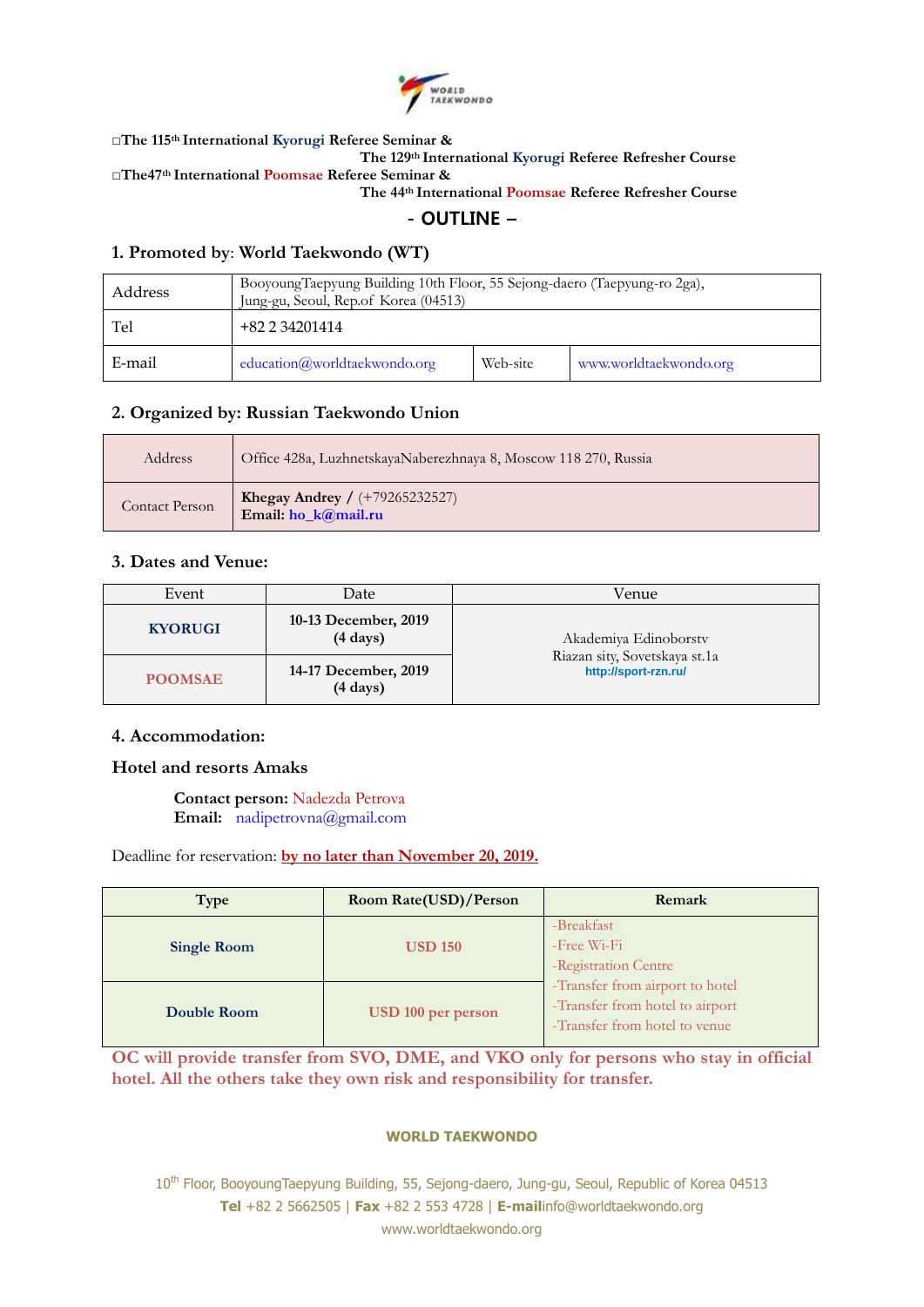

# **5. Qualifications of participation**

(1) The 115<sup>th</sup>International KYORUGI Referee Seminar (All requirements should be met)

- 1. The one of 21 years or older who has no physical defect and chronic disease (The age is calculated based on the year when the International Referee Seminar is held)
- 2. Holder of Kukkiwon 4<sup>th</sup> Dan or higher, or 1<sup>st</sup> Dan holder or higher for female.

However, 2nd& 3rd Dan holder from newly affiliated National Association or the National Association undergoing Taekwondo development

Newly affiliated National Association or National Association which falls under the following criteria: - Member National Associations that are provisional members of the WT

- Member National Associations the period of whose membership in the WT does not exceed two years since its recognition as a full member

- Member National Associations that is included in the list of 'Least Developed Countries' designated by the United Nations

- Member National Associations with the total number of 3rdclass and P class International Kyorugi referees not exceeding ten (10) irrespective of the number of International Kyorugi referees of 2ndclass and higher.

- 3. Holder of national referee certificate in case the pertinent nation to which the applicant belongs conducts national referee certification system
- 4. The one who has good command of oral & written English language
- 5. Recommended by the President of Member National Association of the WT to which the applicant belongs.
- **6. Maximum participation Quota per each country is ten (10) Host country's maximum quota is twenty five (25)**

### **(2) The 129 thInternational KYORUGI Referee Refresher Course**

- 1. Holder of the WT International Kyorugi Referee Certificate
- 2. IR who paid annual fee up to year of 2018

## (3) The 47<sup>th</sup>International POOMSAE Referee Seminar (All requirements should be met)

- 1. Holder of the Kukkiwon 4th Dan or Higher
- 2. Recommended by the President of MNA to which the applicant belongs
- 3. The one of 21 years or older who has no physical defect and chronic disease (The age is calculated based on the year when the International Referee Seminar is held).
- 4. **Maximum participation quota per each country is fifteen (15) Host country's maximum quota is thirty (30)**

### **(4) The 44 thInternational POOMSAE Referee Refresher Course**

- 1. Holder of the WT International Poomsae Referee Certificate
- **(5) Only coaches who recommended by the president of member national association are allowed to attend this education programs observer for understanding the amended competition rules.**

### **6. Attendance fee**

| Event                                            | Attendance fee                       |  |
|--------------------------------------------------|--------------------------------------|--|
| The 115th KYORUGI IR seminar                     | 300 USD (Three hundred U.S. dollars) |  |
| The 129 <sup>th</sup> KYORUGIIR refresher course | 100 USD (One hundred U.S. dollars)   |  |
| The 47 <sup>th</sup> POOMSAE IR seminar          | 300 USD (Three hundred U.S. dollars) |  |
| The 44 <sup>th</sup> POOMSAEIR refresher course  | 100 USD (One hundred U.S. dollars)   |  |
| <b>Coach</b> (Observer)                          | 50 USD (Fifty U.S. dollars)          |  |

#### **WORLD TAEKWONDO**

10th Floor, BooyoungTaepyung Building, 55, Sejong-daero, Jung-gu, Seoul, Republic of Korea 04513 **Tel** +82 2 5662505 | **Fax** +82 2 553 4728 | **E-mail**info@worldtaekwondo.org www.worldtaekwondo.org